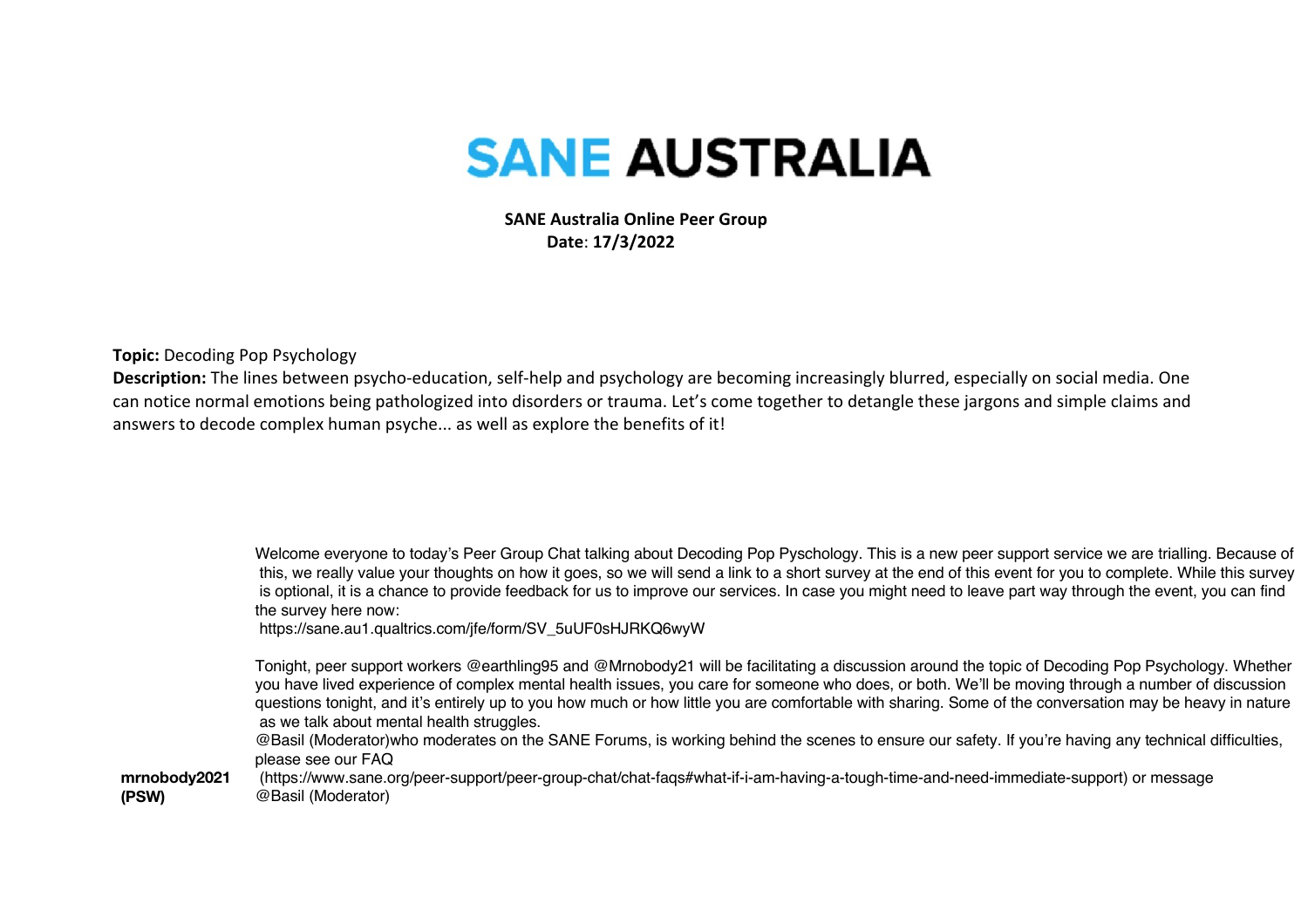| mrnobody2021                         |                                                                                                                                                                                                                                                                                                                                |
|--------------------------------------|--------------------------------------------------------------------------------------------------------------------------------------------------------------------------------------------------------------------------------------------------------------------------------------------------------------------------------|
| (PSW)                                | We will be starting the discussion shortly, and will just allow a bit more time for people to log on and join $\bullet$                                                                                                                                                                                                        |
| earthling95<br>(PSW)<br><b>Basil</b> | Hello everyone :)                                                                                                                                                                                                                                                                                                              |
| (Moderator)<br>mrnobody2021          | Evening all                                                                                                                                                                                                                                                                                                                    |
| (PSW)<br>mrnobody2021                | Welcome everyone! Feel free to introduce yourselves. I'm mrnobody2021 :)                                                                                                                                                                                                                                                       |
| (PSW)<br>mrnobody2021                | What is your understanding of pop psychology?                                                                                                                                                                                                                                                                                  |
| (PSW)<br>earthling95                 | Welcome @the magician !                                                                                                                                                                                                                                                                                                        |
| (PSW)                                | welcome themagician :)                                                                                                                                                                                                                                                                                                         |
| the magician<br>mrnobody2021         | hello people. this is a completely new topic for me. i will be learning from you.                                                                                                                                                                                                                                              |
| (PSW)                                | To me, pop psychology simply means theories of psychology explained in general terms                                                                                                                                                                                                                                           |
| the magician<br><b>Basil</b>         | glad you're still attending earthling95                                                                                                                                                                                                                                                                                        |
| (Moderator)<br>earthling95           | me too @the magician . First thing that comes to my mind are those inspo posts on instagram                                                                                                                                                                                                                                    |
| (PSW)<br>the magician                | My understanding of pop psychology- theories about human behaviour that are 'simplified' or 'generalised'<br>i just finished the first component of mental health first aid. lot of educational stuff made accurate. i guess thats psychology in<br>general terms.                                                             |
| the magician<br>earthling95<br>(PSW) | simplified or generalised is like my community education speech<br>Correct the magician. I was first introduced to pop psychology through random questions on the internet that could apparently determine<br>everything about my personality and psyche - according to my favourite colour.                                   |
| the magician<br>earthling95          | oh that's just so unfounded and inaccurate that stuff                                                                                                                                                                                                                                                                          |
| (PSW)<br>mrnobody2021<br>(PSW)       | It felt exciting when I was 17 haha<br>With the rise of social media therapy, folks are being potentially exposed to a more 'DIY therapeutic experience'. A normal personality trait<br>is termed as a trauma response, and having common feelings are classed as complex mental health issues. What has been your experience? |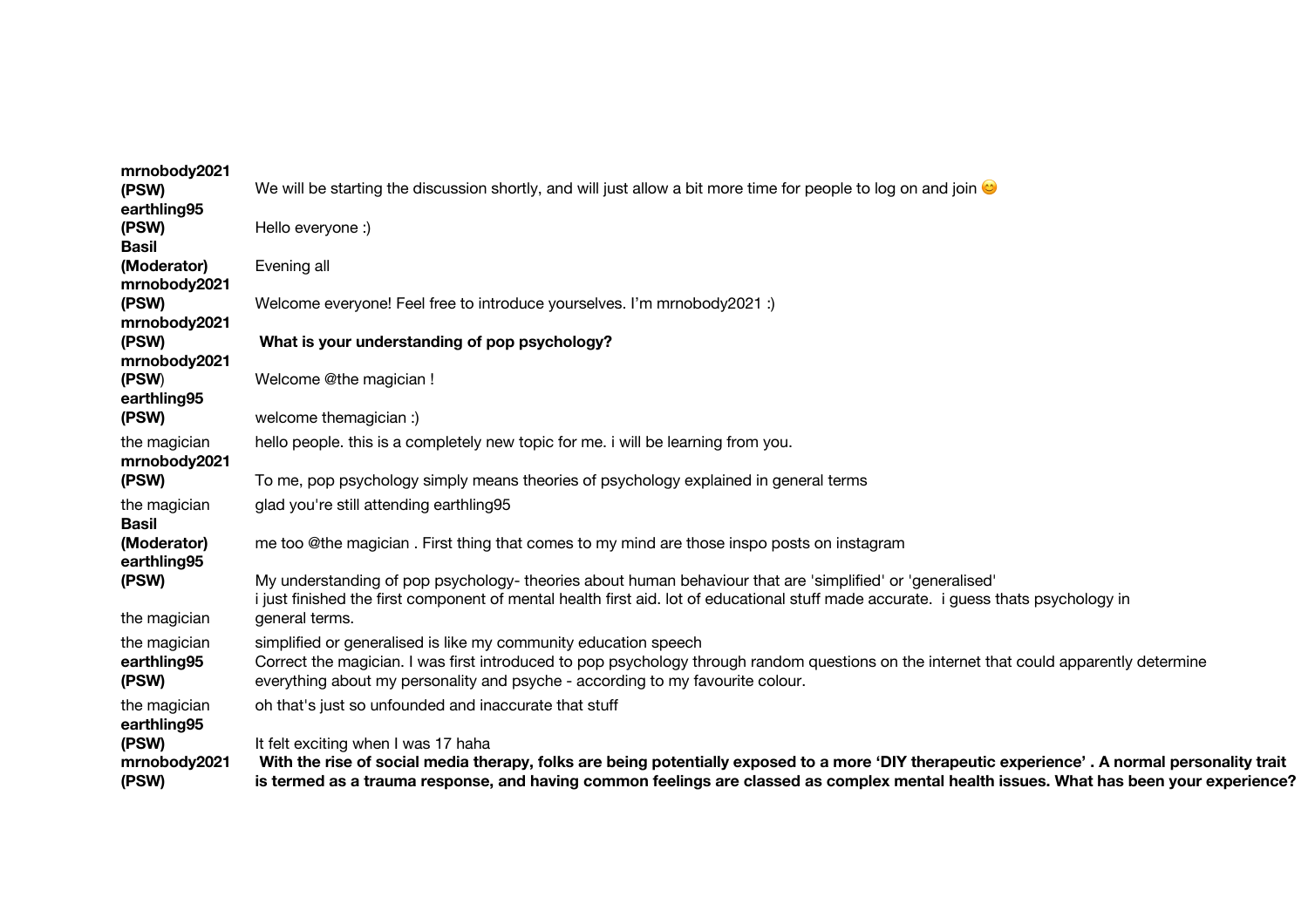|                                                     | Oh I could go on and on about this. As much as I am grateful to social media accounts that provide genuine psycho-educational content, there are<br>some<br>that pathologise every 'human' experience. It almost feels like I am 'missing out' and that my recovery journey needs to look a certain way. If only<br>breathwork or meditation could 'heal' everything for me. Just because I lean more towards being independent or 'strong', it doesn't automatically |
|-----------------------------------------------------|-----------------------------------------------------------------------------------------------------------------------------------------------------------------------------------------------------------------------------------------------------------------------------------------------------------------------------------------------------------------------------------------------------------------------------------------------------------------------|
| earthling95<br>(PSW)<br>earthling95                 | make<br>it a 'trauma response'.                                                                                                                                                                                                                                                                                                                                                                                                                                       |
| (PSW)                                               | Welcome tyme:)                                                                                                                                                                                                                                                                                                                                                                                                                                                        |
| tyme (PSW)<br>mrnobody2021<br>(PSW)<br>mrnobody2021 | Good Evening<br>I think there's certainly a risk that people end up self diagnosing. But on the other, it could be beneficial if it results in people<br>reaching out for support.                                                                                                                                                                                                                                                                                    |
| (PSW)                                               | Hey @tyme (PSW) !                                                                                                                                                                                                                                                                                                                                                                                                                                                     |
| tyme (PSW)                                          | Very true mrnobody2021 self-diagnosing requires inward reflection first.                                                                                                                                                                                                                                                                                                                                                                                              |
| tyme (PSW)                                          | Hi mrnobody2021<br>a couple of examples. churches that can heal you by praying over you or in America the popularity of a therapist for everyday life.                                                                                                                                                                                                                                                                                                                |
| the magician<br>tyme (PSW)                          | real housewives of Beverley hills stuff.<br>Makes sense, the magician. I can think of that too. Reminds me of when people go off medical treatment to find alternative<br>'cures'                                                                                                                                                                                                                                                                                     |
| mrnobody2021<br>(PSW)                               | Pop psychology, whether through social media or other self-help sources can be extremely beneficial for some. What do<br>you think are some of the benefits of it?                                                                                                                                                                                                                                                                                                    |
| tyme (PSW)                                          | It can give hope to people to at least start looking                                                                                                                                                                                                                                                                                                                                                                                                                  |
| the magician                                        | its for people living in denial and expecting medicine to be perfect                                                                                                                                                                                                                                                                                                                                                                                                  |
| the magician                                        | you have to filter what you read                                                                                                                                                                                                                                                                                                                                                                                                                                      |
| tyme (PSW)<br>earthling95<br>(PSW)<br>mrnobody2021  | Definitely @the magician! Have to be so careful to decipher fact and fiction<br>I definitely think it can provide a sense of validation and belonging, it can feel comforting that i'm not alone. I think it has been a game<br>changer in terms of normalising conversations around what it means to be human.                                                                                                                                                       |
| (PSW)<br>earthling95                                | Yes it can provide validation in many ways                                                                                                                                                                                                                                                                                                                                                                                                                            |
| (PSW)<br>mrnobody2021                               | It can be tricky to navigate self help content though.                                                                                                                                                                                                                                                                                                                                                                                                                |
| (PSW)                                               | Agreed @earthling95, I think the biggest issue is there's just so much content out there                                                                                                                                                                                                                                                                                                                                                                              |
| the magician                                        | are we doing that here validation through pop psychology theories of our own?                                                                                                                                                                                                                                                                                                                                                                                         |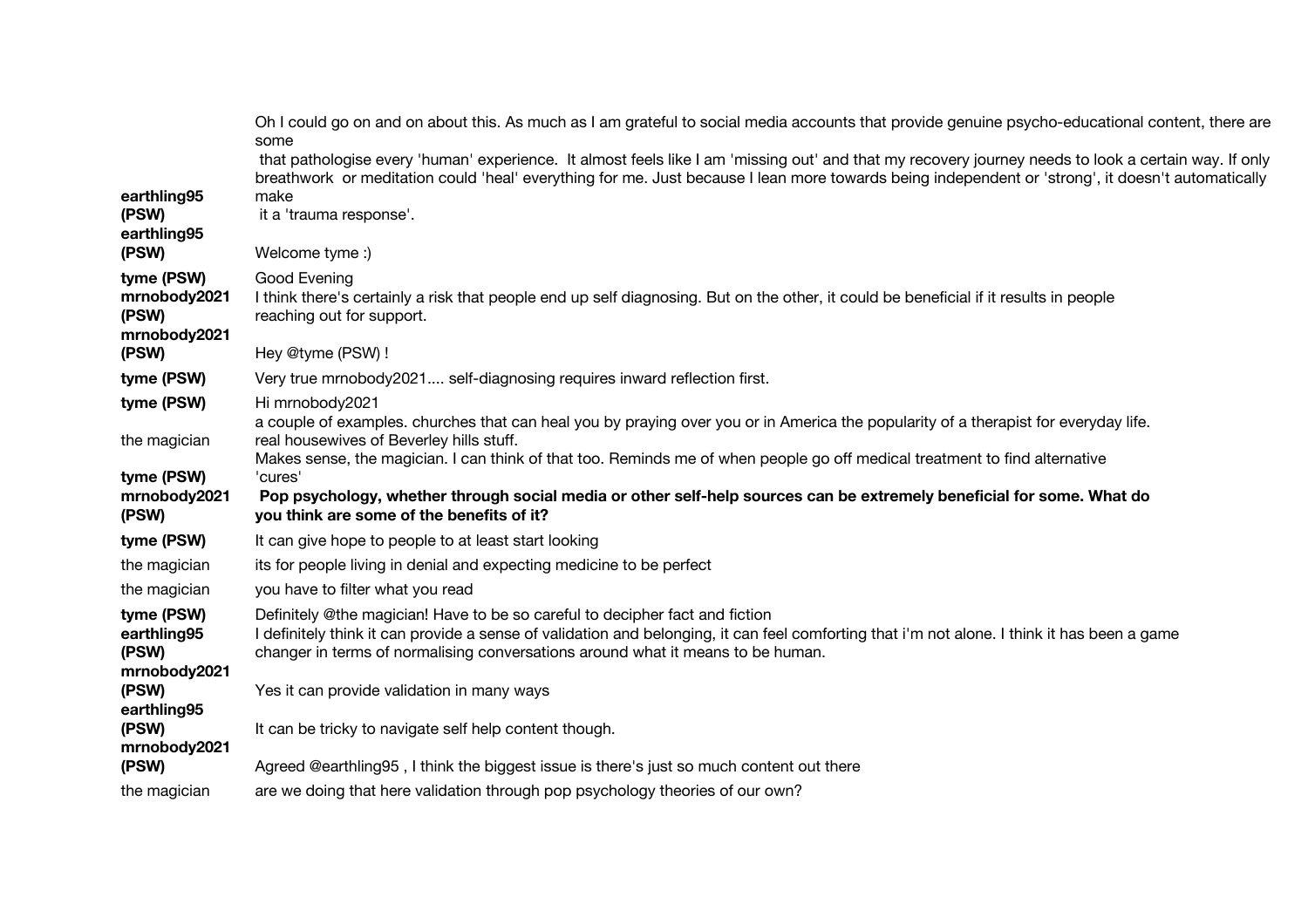| earthling95                  |                                                                                                                                                                                                                                                 |
|------------------------------|-------------------------------------------------------------------------------------------------------------------------------------------------------------------------------------------------------------------------------------------------|
| (PSW)                        | That made me chuckle the magician. We surely are!<br>l guess nowadays, pop psych can come in the form of pics, videos, etc. Mixed media helps it reach more people so that it is                                                                |
| tyme (PSW)                   | easier to navigate? @earthling95                                                                                                                                                                                                                |
| mrnobody2021<br>(PSW)        | In recent years, we have seen a rise in public figures opening up about their mental health struggles. What has this<br>experience been like for you?                                                                                           |
| tyme (PSW)                   | Also, apps! that makes self-navigation easier too                                                                                                                                                                                               |
| the magician                 | it makes me feel less exposed and closer to a career in advocacy<br>Having public figures opening up really normalises MH struggles. IN some cultures, MH is taboo. So having people open up is a huge                                          |
| tyme (PSW)                   | step forward in accepting people and understanding MH<br>100% tyme. I come from a culture where mental health was a taboo subject many years ago. I have personally seen how mental health awareness on                                         |
| earthling95<br>(PSW)         | social media has been a game changer- almost like a stepping stone for people to know that getting help is important and necessary, chips away the<br>stigma I guess.                                                                           |
| mrnobody2021                 |                                                                                                                                                                                                                                                 |
| (PSW)                        | That's great to hear @the magician :)                                                                                                                                                                                                           |
|                              | Also, I'm sure many have experienced drs and nurses treating people with MH yet have NO understanding of the condition. This is where lived                                                                                                     |
| tyme (PSW)<br>earthling95    | experience plays a huge role - and there is a push for it! So @the magician, way to go in advocacy!<br>I think public figures can have a 'larger than life' persona and when they open up about their struggles, it makes them very human. Just |
| (PSW)                        | proves that money and fame can never fill the void.                                                                                                                                                                                             |
| mrnobody2021                 | I think there's a lot of potential for positive change in regards to public figures sharing their experience of complex mental                                                                                                                  |
| (PSW)                        | health issues                                                                                                                                                                                                                                   |
| the magician<br>earthling95  | yes that becomes like Taylor swifts reputation!                                                                                                                                                                                                 |
| (PSW)                        | I do feel conflicted sometimes. There are times when it gets tough separating the art from the artist.                                                                                                                                          |
| the magician<br>mrnobody2021 | stories of Daniel Johns are what had impact on me growing up and now                                                                                                                                                                            |
| (PSW)<br>earthling95         | Same here @the magician !                                                                                                                                                                                                                       |
| (PSW)                        | Britney Spears for me.                                                                                                                                                                                                                          |
| mrnobody2021<br>(PSW)        | Why is pop psychology so popular online? Is it simply because it's so accessible or does it also highlight how under<br>resourced and underdeveloped our mental health systems are?                                                             |
| tyme (PSW)                   | Accessibility is a HUGE factor - time, cost, ease of access much easier than being on a waitlist for months!                                                                                                                                    |
| the magician                 | there are definitely not enough social MH options at the moment. covid has tested us but its also shut us down.                                                                                                                                 |
| tyme (PSW)                   | Agree @the magician - COVID                                                                                                                                                                                                                     |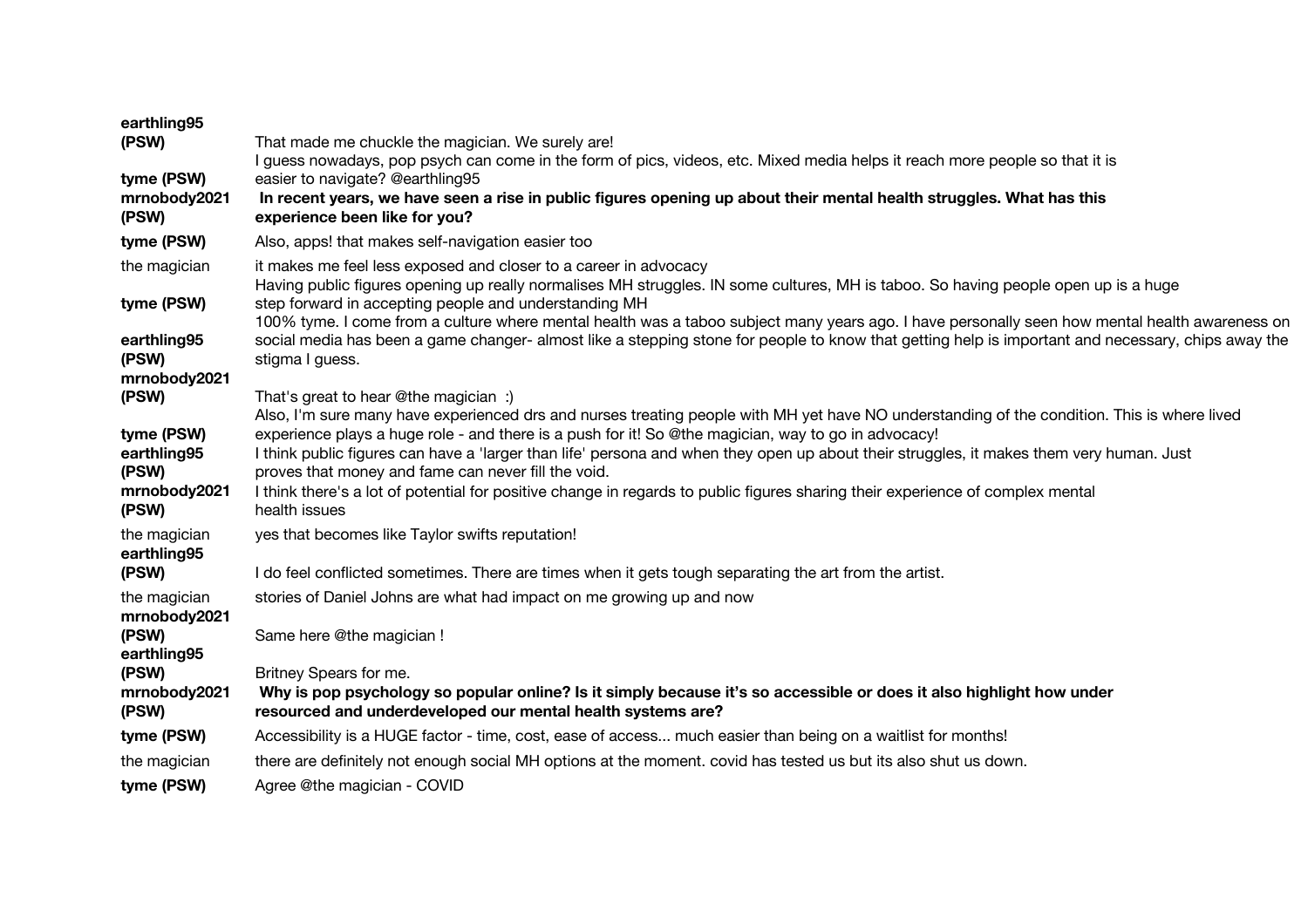| mrnobody2021<br>(PSW)                 | Agreed @the magician . I think the lack of services definitely leads to some people looking for alternatives online.                                                                                                                                                                                                                                                                                               |
|---------------------------------------|--------------------------------------------------------------------------------------------------------------------------------------------------------------------------------------------------------------------------------------------------------------------------------------------------------------------------------------------------------------------------------------------------------------------|
| the magician<br>earthling95           | accessibility to NDIS funds are getting tricky for MH clients. and the system will be in turmoil when it crashes.                                                                                                                                                                                                                                                                                                  |
| (PSW)<br>mrnobody2021                 | 'Covid has tested us but it has also shut us down' - so apt the magician.                                                                                                                                                                                                                                                                                                                                          |
| (PSW)                                 | Yeah the NDIS is certainly tough to navigate                                                                                                                                                                                                                                                                                                                                                                       |
| the magician<br>earthling95           | print it?                                                                                                                                                                                                                                                                                                                                                                                                          |
| (PSW)                                 | Take a bow, the magician!                                                                                                                                                                                                                                                                                                                                                                                          |
| the magician<br>mrnobody2021<br>(PSW) | haha you're funny<br>In your own personal recovery experience, how do you differentiate between fact and misinformation when looking at<br>mental health resources online?                                                                                                                                                                                                                                         |
| the magician<br>mrnobody2021          | does it check out with what the latest research your psychiatrists tells you about.                                                                                                                                                                                                                                                                                                                                |
| (PSW)                                 | If you want to be super safe, it's always best to take online content with a grain of salt. Especially if it isn't well referenced.                                                                                                                                                                                                                                                                                |
| the magician<br>earthling95<br>(PSW)  | I come u with ideas for where research should be headed but its not in the current funding scope agenda<br>I usually trust my gut or do my own research. I have found myself overthinking when I look at mental health resources because I am not able to journal<br>a certain way or 'feel my feelings' 24x7. I think recovery looks different for all of us. My therapist has been extremely supportive as well. |
| tyme (PSW)<br>earthling95             | Whatever I read, I like to discuss it with my trusted therapist and then do some more research.                                                                                                                                                                                                                                                                                                                    |
| (PSW)                                 | tyme- this can help us make informed decisions                                                                                                                                                                                                                                                                                                                                                                     |
| the magician<br>mrnobody2021          | having a biomedical education would help.                                                                                                                                                                                                                                                                                                                                                                          |
| (PSW)<br>earthling95                  | <b>XD</b>                                                                                                                                                                                                                                                                                                                                                                                                          |
| (PSW)<br>earthling95                  | Hahahah                                                                                                                                                                                                                                                                                                                                                                                                            |
| (PSW)<br>mrnobody2021                 | Just curious- what are some of your trusted sources?                                                                                                                                                                                                                                                                                                                                                               |
| (PSW)<br>mrnobody2021                 | According to your own experience, what's a movie/TV show that has resonated with your recovery journey?                                                                                                                                                                                                                                                                                                            |
| (PSW)                                 | Its Bojack Horseman for me!                                                                                                                                                                                                                                                                                                                                                                                        |
| tyme (PSW)                            | LOL @mrnobody2021., I'm my own journey - I don't have a movie that resonates. Can't think of one anyway :)                                                                                                                                                                                                                                                                                                         |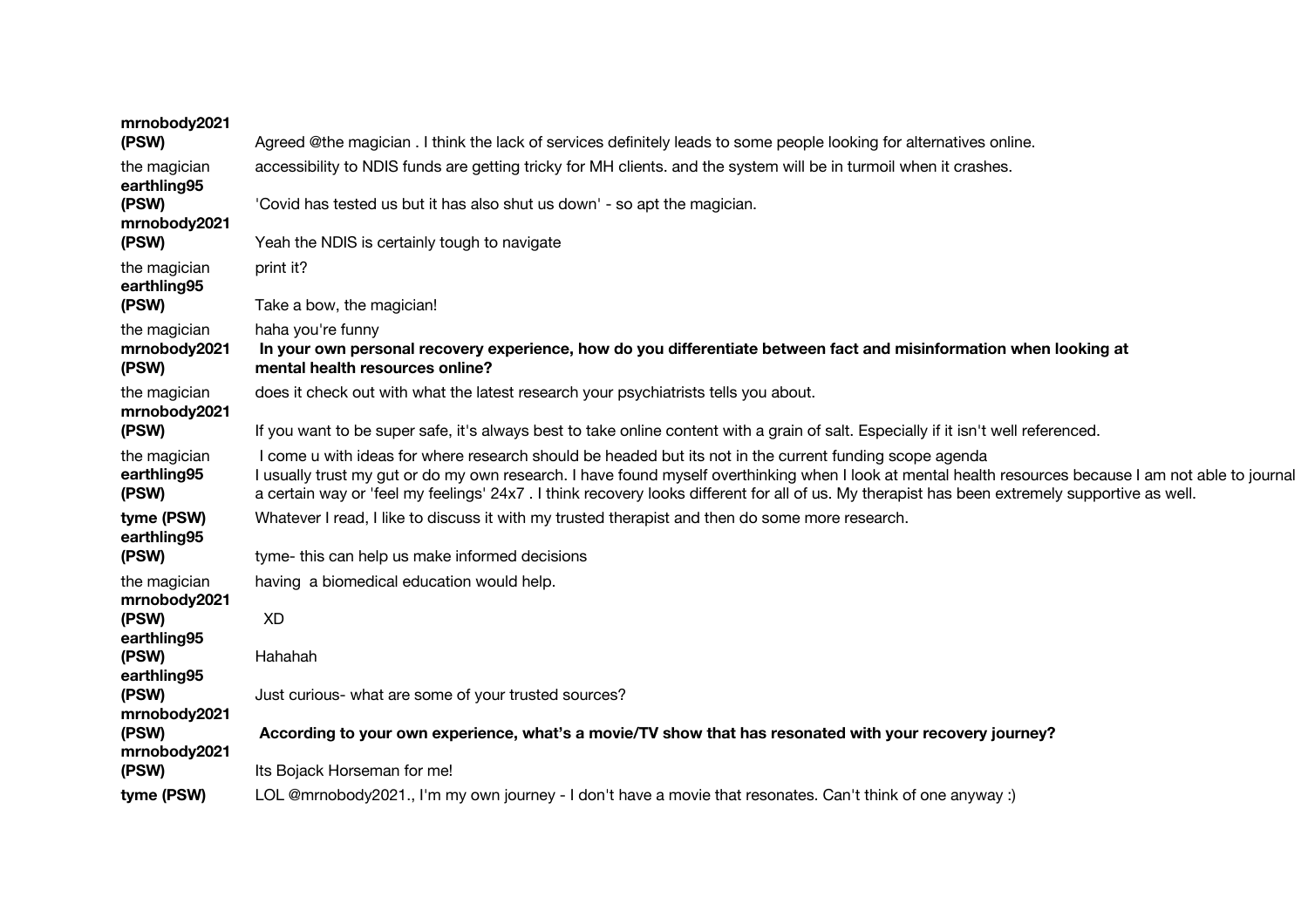| earthling95<br>(PSW)<br>earthling95<br>(PSW)<br>earthling95<br>(PSW)<br>the magician | Bojack Horseman for sure!!!<br>So nuanced. So complex. So humanand so hilarious!<br>Rain man had an impact on me growing up as well.<br>i grew up with an episode of country practice with someone with schizophrenia but portrayed as split personality and i thought cool<br>two different lives . i was 12. |
|--------------------------------------------------------------------------------------|----------------------------------------------------------------------------------------------------------------------------------------------------------------------------------------------------------------------------------------------------------------------------------------------------------------|
| mrnobody2021<br>(PSW)                                                                | Oh thats interesting @the magician, my family watched that show. I cant remember that episode though                                                                                                                                                                                                           |
| earthling95<br>mrnobody2021<br>(PSW)                                                 | That's interestingi'm going to have a look at this show<br>Have you learned anything helpful from others' experiences here tonight that you might be able to apply in your own<br>life? If yes, what did you learn?                                                                                            |
| the magician<br>mrnobody2021<br>(PSW)                                                | that we are al in common. same street.<br>100% @the magician !                                                                                                                                                                                                                                                 |
| the magician<br>earthling95<br>(PSW)<br>mrnobody2021<br>(PSW)                        | one thing yo can do for MH. tell me i'm here if you haven't read it.<br>That tiktok videos cannot define my complex human psyche.<br>Well said @earthling95                                                                                                                                                    |
| the magician<br>earthling95<br>(PSW)<br>mrnobody2021<br>(PSW)                        | everybody's different yet we're al the same just nobody thinks so<br>Life's a jigsaw puzzle<br>Tonight's topic may have brought up some heavy feelings. Would some self-care be helpful for you after we finish? If so,<br>what might you do?                                                                  |
| the magician                                                                         | we have to come from a place of hope that there is the distinct possibility everything will turn out fine. make it a mantra.                                                                                                                                                                                   |
| tyme (PSW)<br>earthling95<br>(PSW)                                                   | love it @the magician<br>Brilliant! Thanks for sharing the magician                                                                                                                                                                                                                                            |
| the magician                                                                         | see you all next week. thanks for the discussion.                                                                                                                                                                                                                                                              |
| tyme (PSW)<br>earthling95<br>(PSW)                                                   | I'll be having something to eat after this :)<br>I might watch a show and get some sleep :)                                                                                                                                                                                                                    |
|                                                                                      |                                                                                                                                                                                                                                                                                                                |